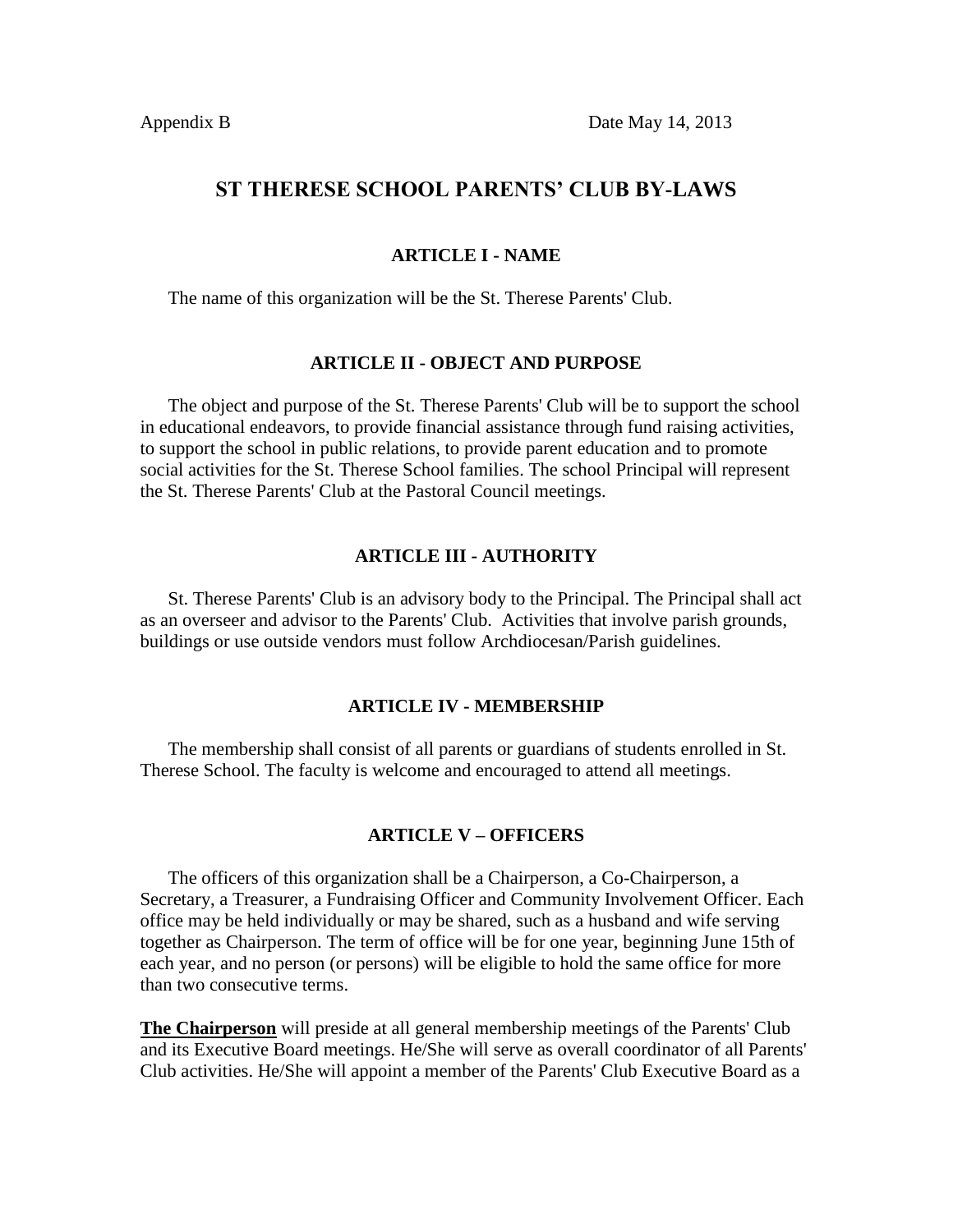liaison to attend School Advisory meetings. He/She will prepare and publish agenda for Executive Board meetings and general Parents' Club meetings the Thursday prior to the meeting. He/She will submit a quarterly report of Parents' Club activities to the St. Therese-vents Newsletter.

**The Co-Chairperson** will perform the duties of the Chairperson in the Chairperson's absence. In the event the Chairperson's position becomes vacant, the Co-Chairperson will assume the duties of the office of Chairperson. The duties of the Co-Chairperson will be assigned by the Chairperson deemed necessary, to assist in the Parents' Club activities. The Co-Chairperson automatically assumes the position of Chairperson the following school year. The Co-Chairperson will coordinate the preparation of ballots for the annual election of Executive Board officers. In the event the Co-Chairperson position becomes vacant, the Principal has authority to appoint someone to that position.

**The Secretary** will keep minutes showing a true and accurate record of all meetings of the Parents' Club and Executive Board. Copies of these minutes shall be submitted to the Principal and Executive Board and distributed to all parents in a timely manner. It is recommended that minutes be distributed within 3 weeks of the meeting. Additional assigned duties will be to assist the Chairperson in typing and distributing correspondence relating to Parents' Club activities.

**The Treasurer** will have the responsibility of receiving and disbursing all moneys associated with Parents' Club activities in accordance with the operating procedures of the Parish. All disbursements must have the authorization of the Chairperson or Principal. Any two of the following: Treasurer, Principal or the Parish Business Manager, will have signing authority on checks issued against the account of the Parents' Club. He/She will make a verbal financial report at each general membership meeting and a written annual report to be audited and certified by the Parents' Club Executive Board. An annual report shall be submitted to the Principal, Pastor and Administrative Council. The Treasurer is to follow established diocesan financial procedures.

**The Community Involvement Officer** will act as a liaison for new parents and make sure that Kindergarten parents and new parents are up to date on happenings at the school. They are a "contact" person for those who have questions about what is happening at the school and how they can be involved by having one "go to" person they can ask questions of. The Community Involvement Officer will work closely with the Room Parent Chair to fill any needs for classroom parties and school celebrations.

**The Fundraising Officer** will be responsible for overseeing the major fundraisers for the school year (currently those are Jog-A-Thon, Raffle and Casino Night). The Fundraising Officer **does not** run the fundraisers rather makes sure that the chairs for each of these events has the necessary volunteers and support people. The chairs report how the fundraisers are going, needs they have, and any concerns to the Fundraising Officer. The Fundraising Officer reports these directly to the Parents Club Executive Board as needed.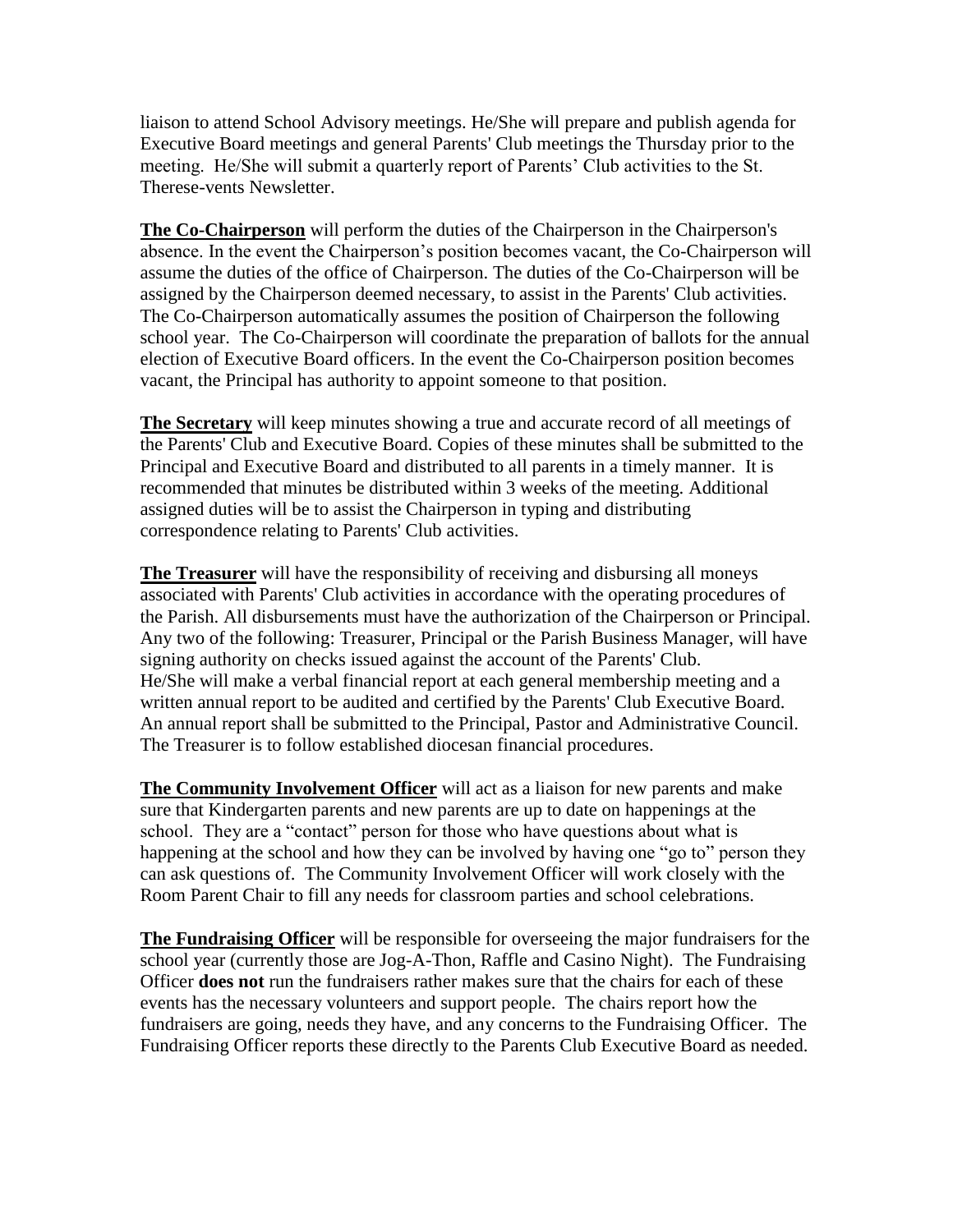# **ARTICLE VI - EXECUTIVE BOARD STANDING COMMITTEES**

# **Fair Share Chair**

The Fair Share Chairperson will prepare a monthly report to the Parents' Club Executive Board accumulated hours worked per family, for the previous month. He/she will also prepare three times a year, a written report informing parents of Fair Share hours completed and hours necessary to complete the parents' annual commitment.

Before the school year starts, the Fair Share Chairperson will collate all Fair Share registration sheets and provide various fund-raising chairpersons list of parents wishing to work in various fund-raising events.

The Fair Share Chairperson will report to the Principal in cooperation with the Parents' Club Chairperson, a report of all Fair Share hours accumulated by each family. This yearend report should be submitted by May  $5<sup>th</sup>$ . This report determines the amount charged to each family for unfulfilled fair-share hours for the school year.

### **Casino Night Chair**

The Chairperson will give monthly reports to the Fundraising Officer regarding the Casino Night. The Chairperson will also prepare and present the budget for approval by October of the current school year. All major Casino Night changes will be cleared through the Executive Board. The Chairperson will work with the Business Manager to secure licensing with the Department of Justice for any Oregon State controlled events.

### **Raffle Chair**

The Raffle Chairperson will give monthly reports to the Fundraising Officer regarding the raffle. The Raffle Chairperson will prepare and present a budget for approval by the October. The Chairperson will work with the Business Manager to secure licensing with the Department of Justice for any Oregon State controlled events.

### **Jog-A-Thon Chair**

The Jog-A-Thon Chairperson will give monthly reports to the Fundraising Officer regarding the Jog-a-thon prior to the event and immediately after the event takes place. The Jog-A-Thon Chairperson will prepare a budget for approval at least a month prior to the Jog-a-thon taking place. The Jog-A-Thon Chairperson will work with the Facilities manager to prepare the field for safe student use.

### **Room Parent Chair**

The Room Parent Chairperson works with the principal to communicate important information to the parents. The Room Parent Chair contacts each grade-level Room Parents from Preschool to  $8<sup>th</sup>$  grade as necessary. For example, they will assist the teachers by organizing class parties (Christmas and Valentine's Day). They will begin a telephone tree to all parents, giving information on snow closures/late openings and/or emergencies. The Room Parent Chair will contact each grade-level chair to set-up Staff Appreciation Week in May.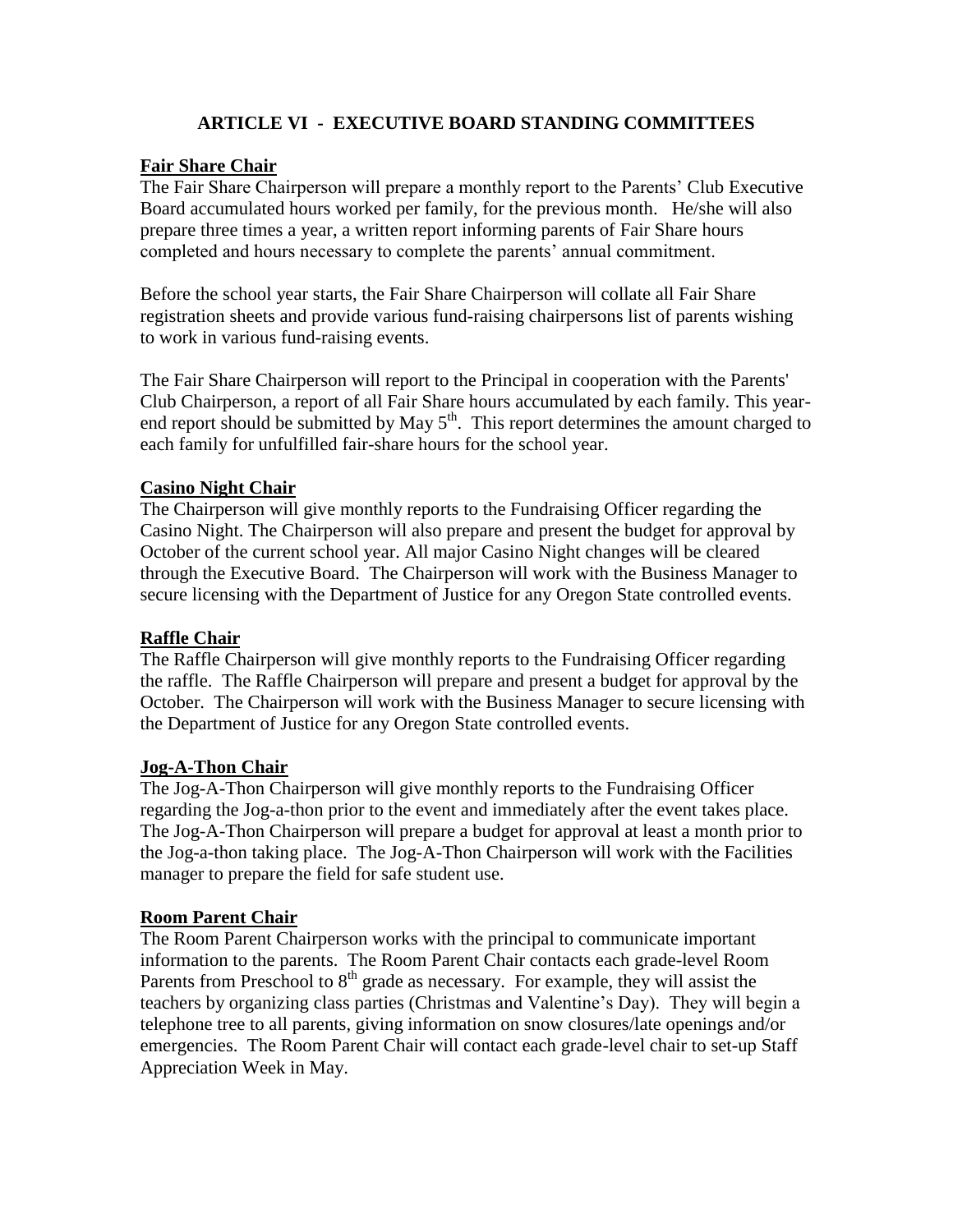### **Scrip Coordinator**

The Scrip Chairperson duties include, promoting sales to parents, arranging for volunteers to sell scrip before and after school as well as on weekends after each Mass.

# **OTHER STANDING COMMITTEE CHAIRPERSONS**:

Any other committee chairpersons such as but not limited to, The Grandparents' Day Chairperson, BINGO Chairperson, Halloween Bash Chairperson will give monthly reports to the Executive Board regarding the events under their care. If moneys are involved, the Chairperson will prepare and present a budget to the Executive board for approval prior to the event(s) taking place.

Board will serve as a forum for parent opinion on school issues. The Executive Board will act as the nomination and election's committee for all Parents' Club election.

# **ARTICLE VII - ELECTIONS**

The positions of Co-Chairperson, Secretary and Treasurer will be filled by volunteers. If however, multiple people volunteer for a position, elections will be held. Suggestions for officers will be accepted annually during April and should be submitted to the Executive Board. Any member of the Parents' Club may submit names for consideration. The Executive Board will prepare a list of candidates. The Pastor/Principal will approve all nominees prior to announcement of candidates. Elections, if necessary, will be held by secret ballot at the May general membership meeting.

# **ARTICLE VIII - GENERAL MEMBERSHIP MEETINGS**

A schedule of general membership meetings will be published at the beginning of each school year with announcements of each meeting published in the monthly parish and school calendar. A notice of meeting and an agenda should be sent to each home at least one week prior to each meeting.

Agenda planning meetings with the Executive Board will be held prior to the general membership meetings.

The general membership meetings will consist of two parts: business matters and parent education. All meetings will be accomplished in an orderly manner following the planned agenda.